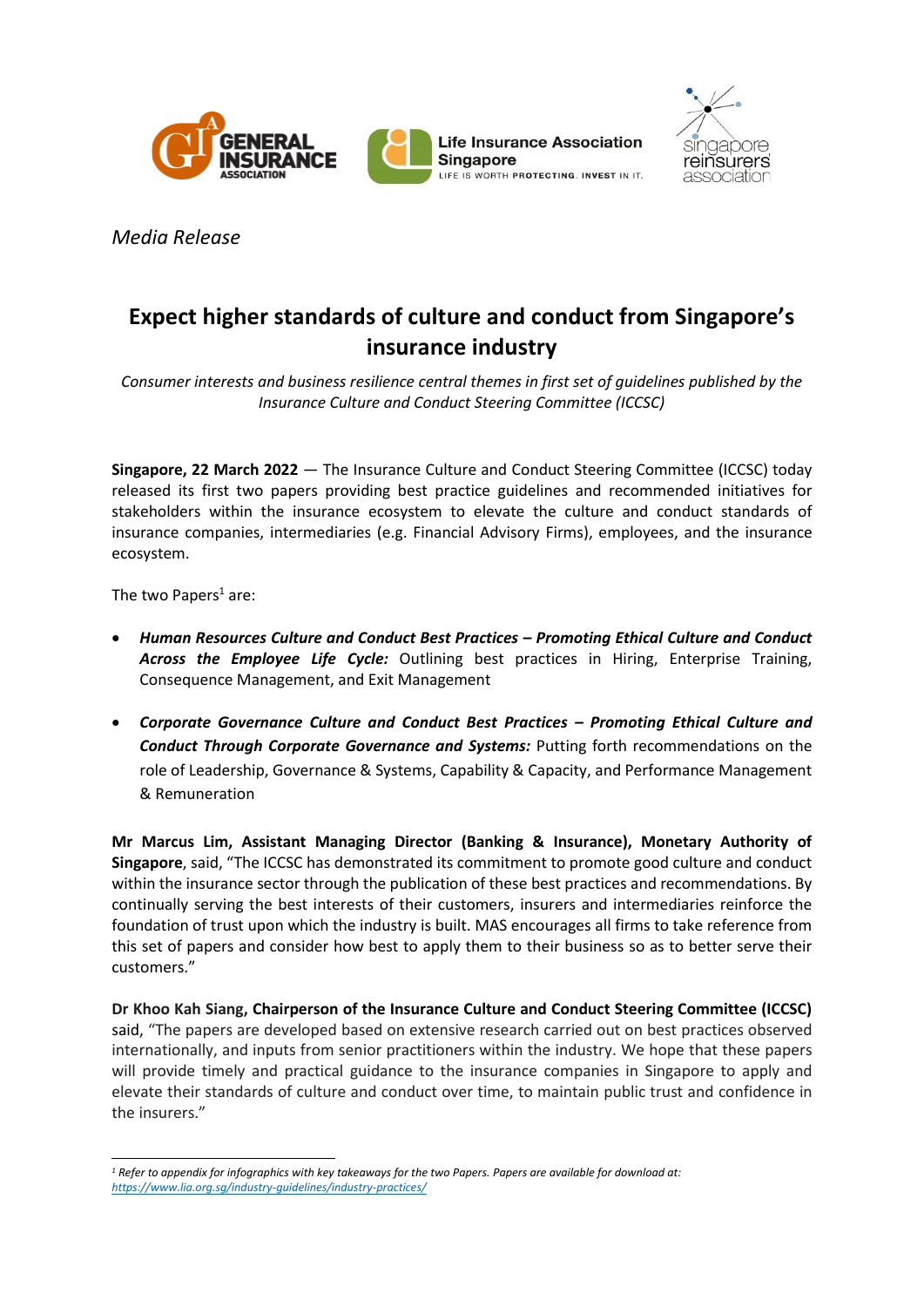"ICCSC will continue to work with the various insurance associations in Singapore to adopt these guidelines as appropriate for their segment. These best practices papers will be reviewed in 12 months to assess the effectiveness of the recommendations for the industry."

These Papers focus on *people*, *performance*, and *processes*:

- *People:* From the leadership team to employees and Financial Adviser (FA) Representatives every individual has a critical role to play in creating a strong culture of good conduct for the benefit of insurance customers. The best practice guidelines and recommendations put forth clear roles and responsibilities of the respective parties in promoting the right culture and conduct in the organisation.
- *Performance:* Assessment criteria whether for hiring, reward, or recognition can be enhanced to include financial and non-financial measures. The performance of the management team, employees, FA representatives and partners in the ecosystem can be raised by having the right training programs and consequence management framework.
- *Processes:* Recommended enhancements to the governance and ways of working to establish and enforce more robust practices to promote good conduct and the right culture within organisations and the insurance eco-system at large.

"I would also personally like to thank all the ICCSC members as well as contributors in the subcommittees who had volunteered their valuable time towards this important initiative for the industry amidst this challenging COVID-19 period," Dr Khoo added.

The committee, consisting of senior leaders in the industry, was established in December 2019 to foster sound culture and strengthen standards of conduct among insurers in Singapore.<sup>2</sup> They are supported by the General Insurance Association of Singapore (GIA), the Life Insurance Association (LIA) and the Singapore Reinsurers' Association (SRA).

The ICCSC is currently working on the next best practice paper which will bring a new focus on the conduct of life insurance intermediaries. The aim is to provide practical recommendations on the role of supervisors in setting the right tone from the top and putting in place key performance measures to incentivise FA Representatives to provide customers with high quality financial advisory services. The paper also sets out recommendations to enhance disclosures to customers and information sharing between insurers and non-tied Financial Advisory Firms (FAFs) in order to raise overall standards in the financial advisory industry. This paper is targeted for an April 2022 release.

**– END –**

*<sup>2</sup> Joint media release: New Industry Steering Committee to Elevate Culture and Conduct Standards for Insurance Industry (Dec 12, 2019). Information available at:* 

*[https://www.sgpc.gov.sg/sgpcmedia/media\\_releases/mas/press\\_release/P-20191212-1/attachment/Joint%20Media%20Release%20-](https://www.sgpc.gov.sg/sgpcmedia/media_releases/mas/press_release/P-20191212-1/attachment/Joint%20Media%20Release%20-%20New%20Industry%20Steering%20Committee%20to%20Elevate%20Culture%20and%20Conduct%20Standards%20for%20Insurance%20Industry.pdf) [%20New%20Industry%20Steering%20Committee%20to%20Elevate%20Culture%20and%20Conduct%20Standards%20for%20Insurance%20](https://www.sgpc.gov.sg/sgpcmedia/media_releases/mas/press_release/P-20191212-1/attachment/Joint%20Media%20Release%20-%20New%20Industry%20Steering%20Committee%20to%20Elevate%20Culture%20and%20Conduct%20Standards%20for%20Insurance%20Industry.pdf) [Industry.pdf](https://www.sgpc.gov.sg/sgpcmedia/media_releases/mas/press_release/P-20191212-1/attachment/Joint%20Media%20Release%20-%20New%20Industry%20Steering%20Committee%20to%20Elevate%20Culture%20and%20Conduct%20Standards%20for%20Insurance%20Industry.pdf)*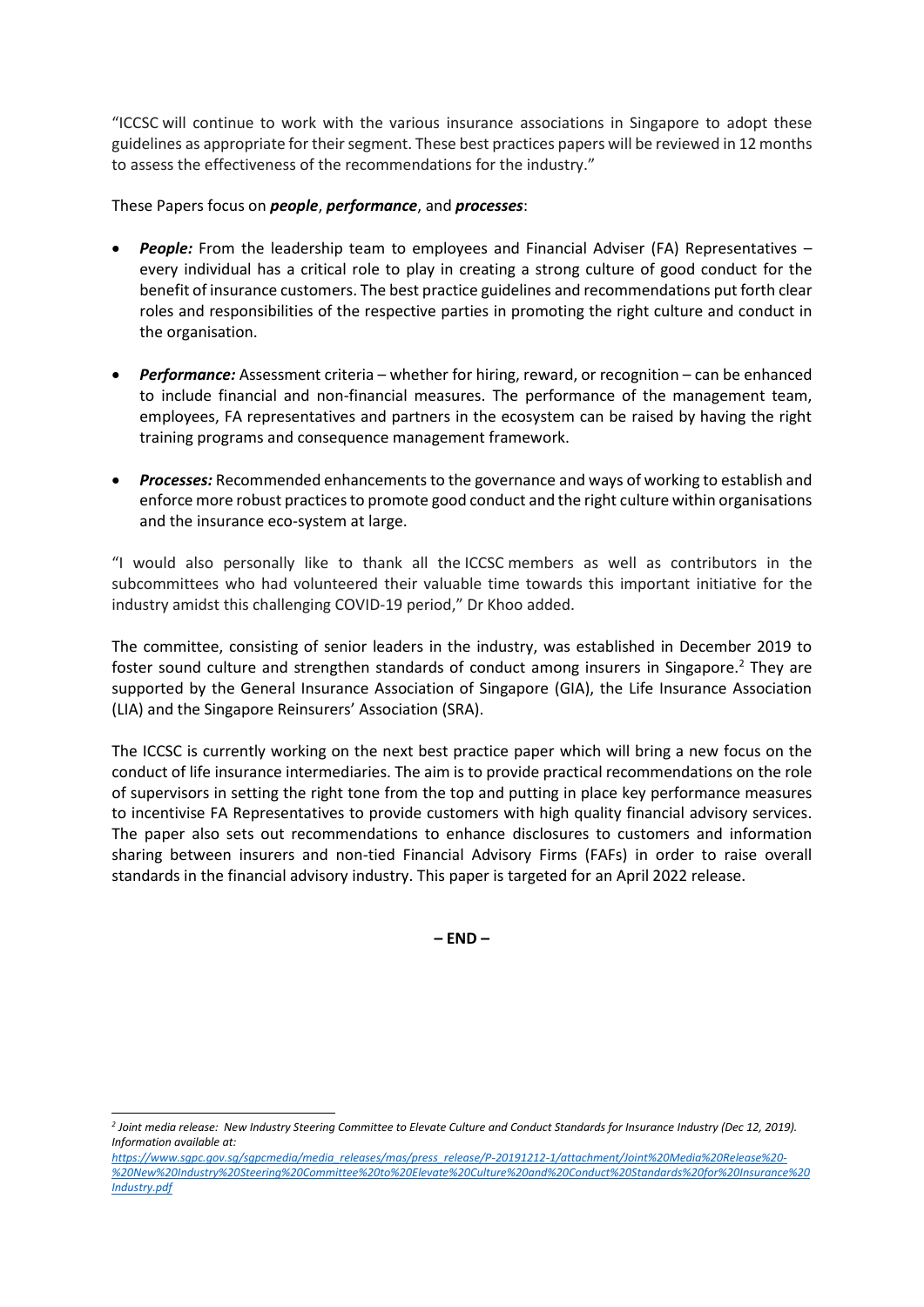**Appendix 1: Infographic on Human Resources Culture and Conduct Best Practices – Promoting Ethical Culture and Conduct Across the Employee Life Cycle**

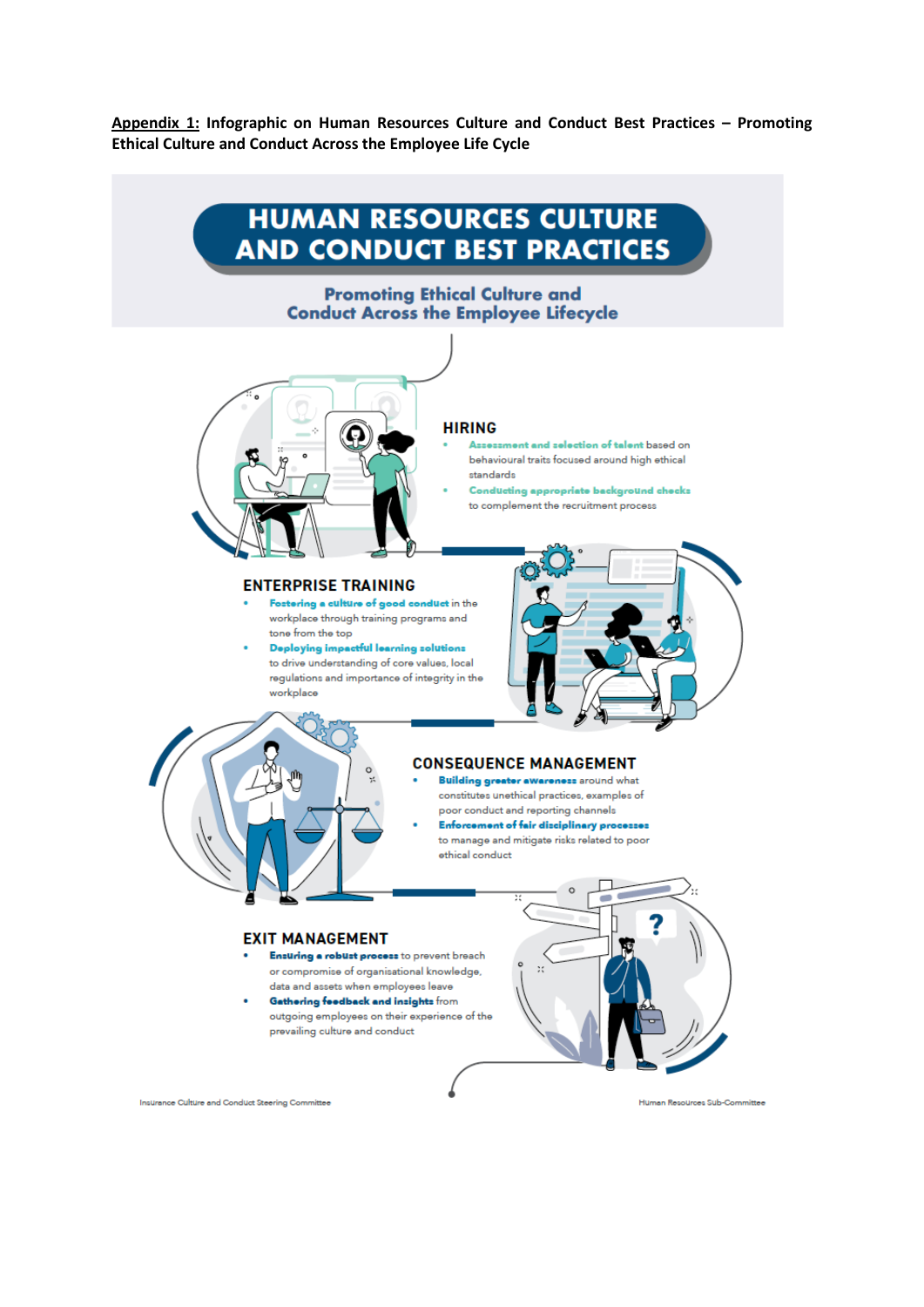Appendix 2: Infographic on Corporate Governance Culture and Conduct Best Practices - Promoting Ethical Culture and Conduct Through Corporate Governance and Systems

# **CORPORATE GOVERNANCE CULTURE AND CONDUCT BEST PRACTICES**

**Promoting Ethical Culture and Conduct Through Corporate Governance and Systems** 



#### **LEADERSHIP**

sets the tone from the top and expectations of employees and intermediaries

Setting the right tone will have to start from the Board of Directors' clear vision. The company's Senior Management Team will then execute the vision by serving as role models and communicating this vision clearly to all in the organisation, including the intermediaries carrying out advisory roles contracted by the company.



#### **COVEDNANCE AND SYSTEM** provide the structures and processes

needed for implementation

#### **CONDUCT AND CULTURE PROGRAMME LED BY A SENIOR CULTURE & CONDUCT CHAMPION, WHO WILL BE SUPPORTED BY:**

- · Culture & Conduct Advocates
- · Culture Steering Committee n
- **Conduct Disciplinary** Committee



#### **CADARILITY AND CAPACITY** help build aptitude. skills and knowledge

**DEVELOPING THE CAPABILITY AND CAPACITY TO SUPPORT AND EMBED THE CORRECT CULTURE AND CONDUCT THROUGH:** 

- . Code of Ethics and Code of Conduct
- . Board-level committee chaired by an independent director
- . Whistle-blowing programme



#### PERFORMANCE MANAGEMENT **AND REMUNERATION**

reinforce conduct expectations and recognise desired behaviours

PERFORMANCE MANAGEMENT **IS SUPPORTED BY A FEW PILLARS:** 

- · Leadership Incentive Framework
- Consequence Management Framework
- · Remuneration system aligned to organizational values
- Measurability of culture

Insurance Culture and Conduct Steering Committee

Corporate Governance Sub-Committee